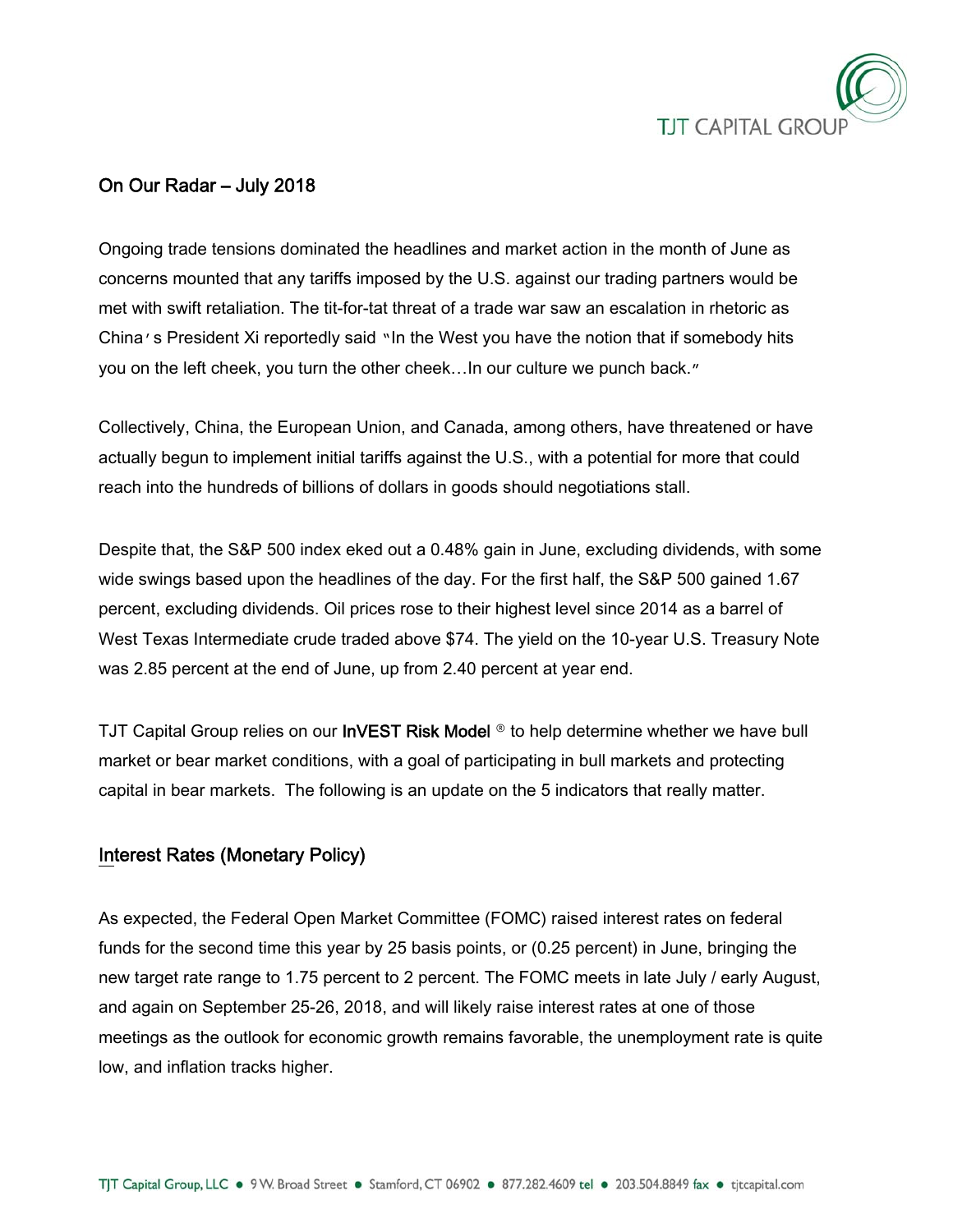

The Fed's favorite inflation measure is the index for Personal Consumption Expenditures (PCE), which increased 2 percent on a year-over-year basis, at the core level. That said, the "real" or inflation-adjusted federal funds rate is still technically negative as the lower range of the federal funds rate is below the inflation rate, which is striking more than nine years into an economic expansion.

While the Fed is adjusting the cost of money, however, they have not really made a dent in reducing the availability of money. As you can see in the adjacent chart, the adjusted monetary base is still quite high, especially compared to the pre-2008 financial-crisis level.



## Valuation

Operating earnings for the companies in the S&P 500 index are expected to be roughly \$157 in calendar year 2018, which equates to a price/earnings (P/E) ratio of 17.3. We view valuation to be in fair-value territory, especially considering the current interest rate environment. As we enter the second half of the year, however, the market should start to look forward to 2019, where current profits estimates call for low double-digit growth.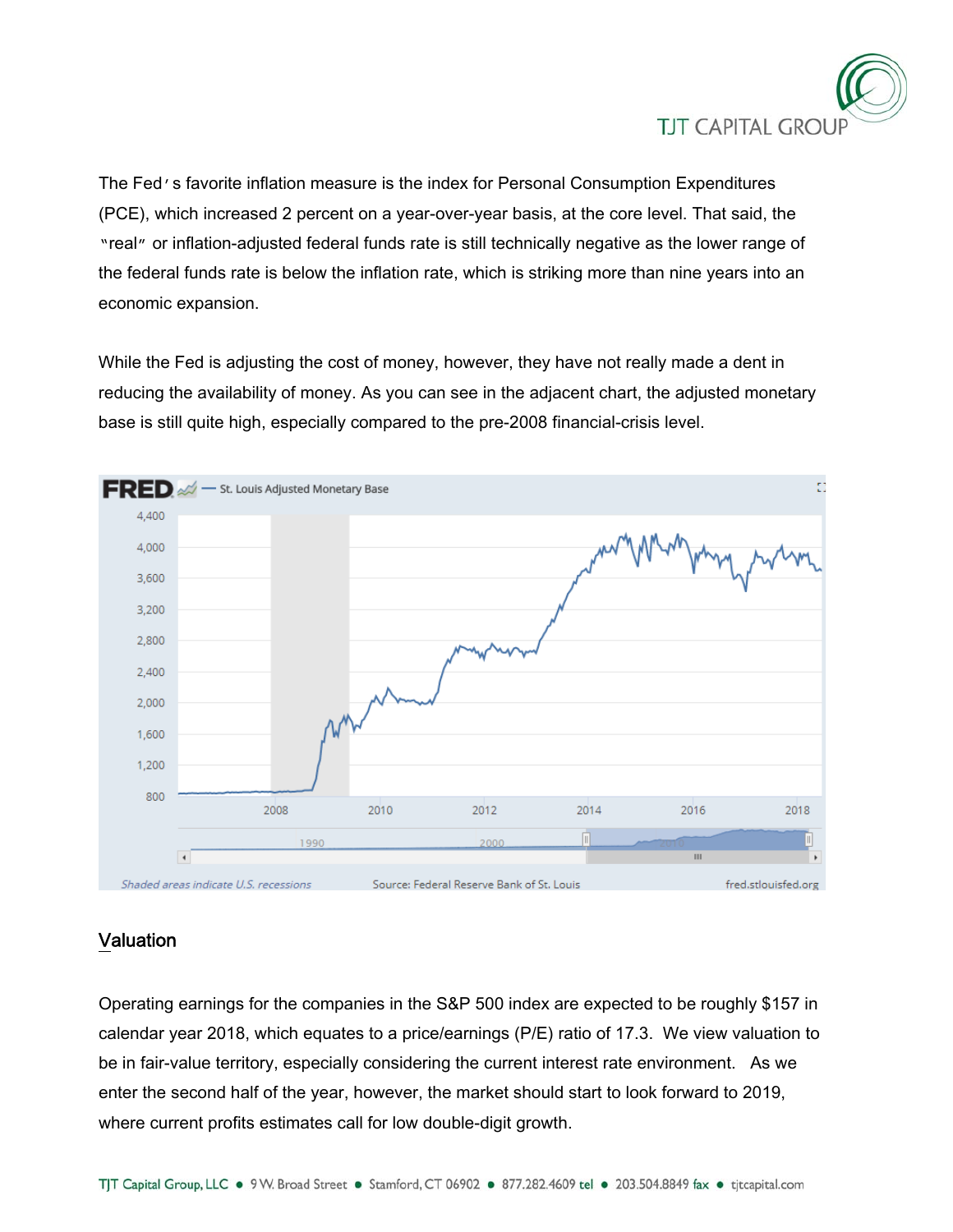

# Economic Cycle

The U.S. economy grew at an annual rate of 2 percent in the first quarter, according to the third estimate, slightly lower than the previous estimate of 2.2 percent. The job market remains healthy with the unemployment rate at 3.8 percent, the lowest level in nearly two decades. The Institute for Supply Management (ISM) Manufacturing index was 60.2 percent in June, up 1.5 percent point from May's survey. Retail sales rose 0.8 percent in May, nearly twice the expected pace, and the Leading Economic Index (LEI) increased 0.2 percent in May, which bodes well for future growth.

However, uncertainty surrounding trade caused both The Conference Board Consumer Confidence Index and the University of Michigan Consumer Sentiment readings to decline. And higher oil prices will eventually result in higher inflation readings.

### **Sentiment**

After bullish sentiment peaked at a 30-year high in January, which coincided with the Dow Jones Industrial Average (DJIA) trading above 26,000, the level of euphoria died down as the market corrected. Since then, bullish sentiment has been range-bound, similar to a number of major market averages.

### Technical Factors

A majority of technical indicators are mixed, with some such as the Dow Theory currently on a "Sell" signal, while others are more neutral. This type of action is consistent with a market that is correcting. Some sectors are doing well, such as technology, while others, such as consumer staples and telecom, are underperforming.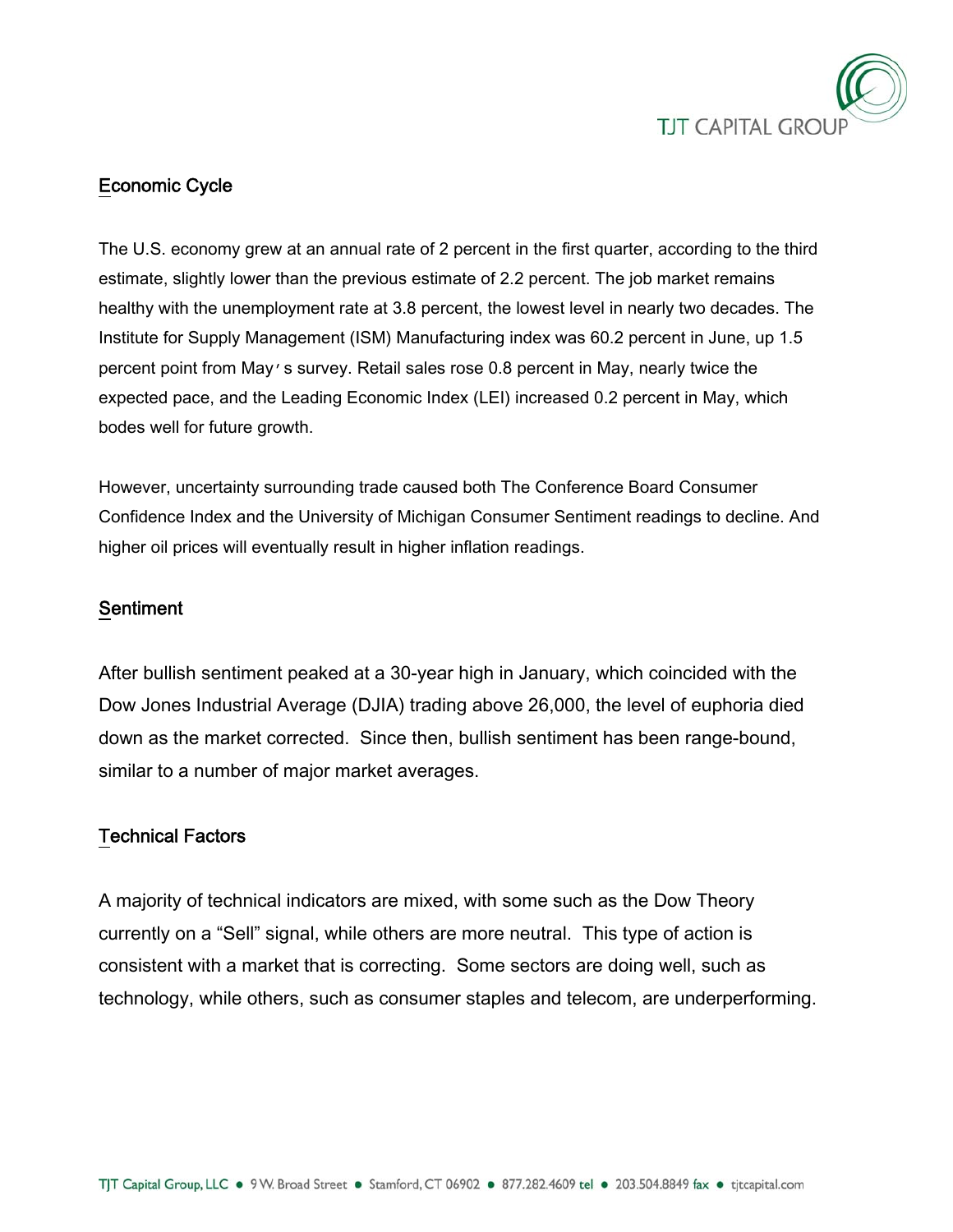

### Outlook

The European Central Bank (ECB) announced plans to continue their bond purchase program of 30 billion euros a month until the end of September 2018, and then expects to reduce the purchase amount to 15 billion euros a month until the end of December 2018. After December, the ECB will cease purchasing new bonds, although they will continue to reinvest principal payments from maturing securities "for an extended period of time…and for as long as necessary to maintain favourable liquidity conditions."

Moreover, as the ECB weans the market off their "non-standard monetary policy measures" (also known as massive bond purchases), the central bank said they will keep interest rates unchanged "through the summer of 2019." and "as long as necessary to ensure that the evolution of inflation remains aligned with the current expectation of a sustained adjustment path."

Massive liquidity injections by the world's largest central banks have had a major influence on assets prices over the years. Fed Chairman Powell said "the economy is doing very well," so the Fed plans to gradually return "interest rates to a more normal level." At the same time, the ECB is attempting to signal the end of its asset purchase program. Since this gradual exit from coordinated quantitative easing has never been done before, the central banks will attempt to slowly retreat while being sensitive to financial stability.

The Federal Reserve's balance sheet is roughly \$4.1 trillion, of which approximately 58 percent or roughly \$2.38 trillion is in U.S. Treasury securities as seen below. Therefore, so much is riding on the central banks to gradually ease their way out from under quantitative easing programs without making a policy mistake. As illustrated, the Fed actually reduced the size of their Treasury security holdings in 2008 just as the unemployment rate was rising, the subprime mortgage market was under intense pressure, and liquidity was evaporating. In an effort to prevent a repeat of that, the Fed will be conducting a press conference after every Federal Open Market Committee (FOMC) meeting beginning in January 2019 in an effort to better communicate their intentions.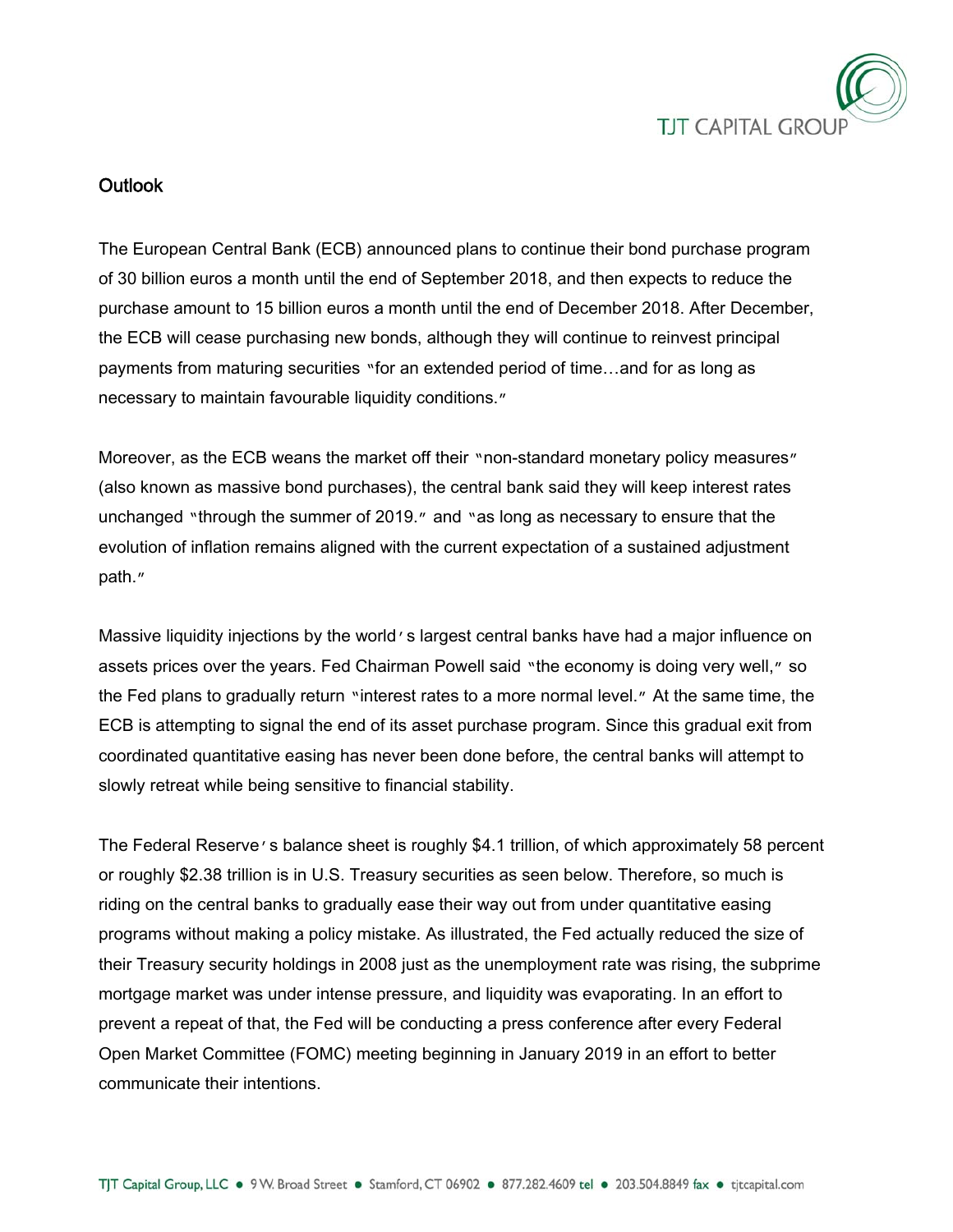



Outside of a central bank policy error, the potential for an actual trade war is the biggest risk to the markets. The notion that you can have a trade war, should it actually escalate into that, without casualties, or where only one side wins, defies logic. New tariffs and regulations have already caused some steel prices to rise and other agricultural prices to fall.

So while the economy is doing well, uncertainty regarding trade is on the rise. Even within the administration there seems to be a lack of coordination or in some cases infighting, with respect to the approach with China. For example, U.S. Treasury Secretary Steve Mnuchin said it was "unfortunate" that the market got "mixed messages," during a particularly volatile trading session when, in fact, those other messages came from President Trump's Director of Trade.

It is important for Trump's team to get on the same page. With so much money in new and untested products, some of which involve leveraged algorithmic trading, liquidity can evaporate quickly. Moreover, a number of computer trading strategies are dominated by momentum, which is one of the reasons why the Dow Jones Industrial Average was down eight days in a row during June.